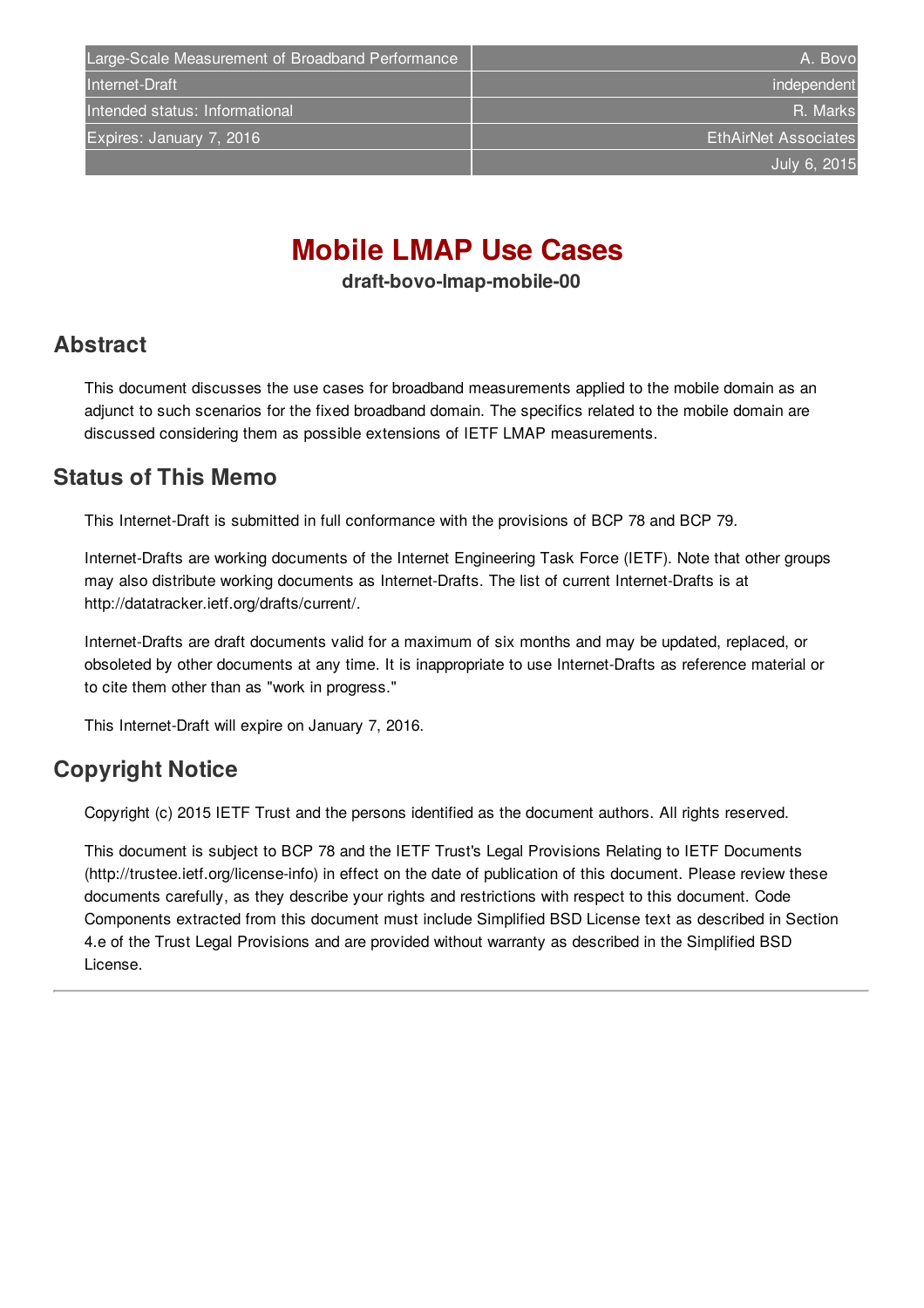## <span id="page-1-0"></span>**Table of [Contents](#page-1-0)**

- **1. [Introduction](#page-1-1)**
- **2. [Terminology](#page-2-0)**
- **3. Rationale for mobile broadband [measurements](#page-2-1) use cases**
- **4. Mobile [Measurement](#page-2-2) Applications**
- **5. Use [Cases](#page-3-0)**
- **6. [Stakeholder:](#page-4-0) User (individual or enterprise)**
	- **6.1. Use Case: Use Case: [SERVICE](#page-4-1) CHECK**
	- **6.2. Use Case: [TRENDS](#page-4-2)**
	- **6.3. Use Case: [COMPARISON](#page-4-3)**
- **7. [Stakeholder:](#page-5-0) Cellular tower operator**
	- **7.1. Use Case: AUTONOMOUS NETWORK [PERFORMANCE](#page-5-1) ACCESS**
	- **7.2. Use Case: [AUTONOMOUS](#page-5-2) RADIO NETWORK ACCESS**
- **8. [Stakeholder:](#page-5-3) Wireless carrier / Network operator**
	- **8.1. Use Case: [MOBILITY](#page-5-4)**
	- **8.2. Use Case: SERVICE LEVEL [AGREEMENT](#page-5-5)**
	- **8.3. Use Case: [RESOURCE](#page-6-0) USAGE**
	- **8.4. Use Case: TEST OF NEW NETWORK [EQUIPMENT](#page-6-1)**
- **9. [Stakeholder:](#page-6-2) Researcher**
	- **9.1. Use Case: CHECK [MODELS](#page-6-3)**
	- **9.2. Use Case: GET ACCESS TO REAL [IN-FIELD](#page-6-4) DATA**
- **10. [Stakeholder:](#page-6-5) Standards developer**
	- **10.1. Use Case: METRICS [AVAILABILITY](#page-7-0)**
	- **10.2. Use Case: CHECK OF [OPTIONS](#page-7-1)**
- **11. [Stakeholder:](#page-7-2) User device vendor**
	- **11.1. Use Case: UE [CHARACTERIZATION](#page-7-3)**
- **12. [Stakeholder:](#page-7-4) Application developer 12.1. Use Case: APPLICATION [CHARACTERIZATION](#page-7-5)**
- **13. [Stakeholder:](#page-8-0) Application service provider 13.1. Use Case: MOBILE SERVICE [CHARACTERIZATION](#page-8-1)**
- **14. Stakeholder: [Governmental](#page-8-2) policy maker**
	- **14.1. Use Case: [POLICY](#page-8-3) CHECK**
	- **14.2. Use Case: [COMPETITION](#page-8-4) CHECK**
	- **14.3. Use Case: STRATEGIC DIRECTION and EFFICIENCY [IMPROVEMENT](#page-8-5)**
- **15. [Acknowledgements](#page-9-0)**
- **16. IANA [Considerations](#page-9-1)**
- **17. Security [Considerations](#page-9-2)**
- **18. [References](#page-9-3)**
	- **18.1. Normative [References](#page-9-4)**
	- **18.2. [Informative](#page-9-5) References**
- **Authors' [Addresses](#page-9-6)**

#### <span id="page-1-1"></span>**[1.](#page-1-1) Introduction**

Networks and services must accommodate service profiles with exponentially increasing mobile traffic. Such traffic has significantly changed the network architectures as well as the way the networks are controlled and measured. The same is true of services; service providers have to deal with specific problems related to traffic profiles coming from the mobile domain, with specific requirements different those of fixed broadband access.

This draft describes a set of use cases for broadband measurements applied to the mobile domain. Some of these use cases apply to fixed networks as well. The primary aim at this initial stage is to detail specific use cases that are important in the mobile domain but may be inadvertently overlooked when the primary focus is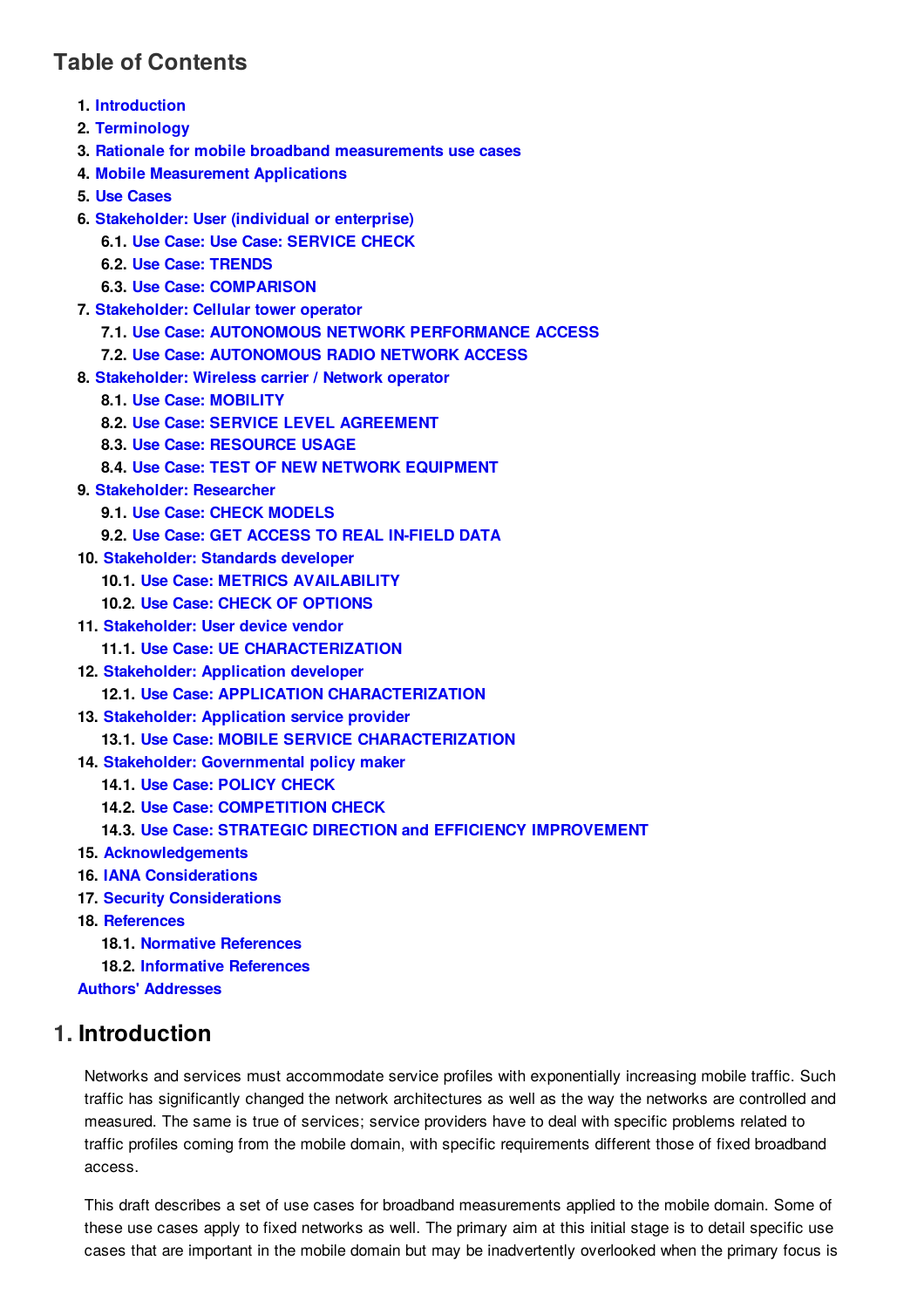on fixed measurements. Mobile considerations as documented here may lead to an expanded scope for the LMAP Working Group.

This document is drawn from work done within the IEEE Project 802.16.3 on "Mobile Broadband Network Performance Measurements" [\[P802.16.3\]](#page-9-7). That project considers a measurement framework for mobile broadband measurement scenarios applicable to multiple stakeholders. Such models support flexible measurements and provide the basis for a standardized framework facilitating measurement comparison and validation.

## <span id="page-2-0"></span>**[2.](#page-2-0) Terminology**

The following abbreviations are used in this document:

| Abbreviation Expansion |                                  |  |  |
|------------------------|----------------------------------|--|--|
| KPI                    | Key Performance Indicator        |  |  |
| <b>NO</b>              | Network Operator                 |  |  |
| <b>SIM</b>             | subscriber identification module |  |  |
| <b>SLA</b>             | Service Level Agreement          |  |  |
| SON                    | Self-Organizing Networks         |  |  |
| UE                     | User Equipment                   |  |  |
| <b>Abbreviations</b>   |                                  |  |  |

#### <span id="page-2-3"></span><span id="page-2-1"></span>**[3.](#page-2-1) Rationale for mobile broadband [measurements](#page-2-3) use cases**

Specifically mobile scenarios for broadband measurements are considered here for reasons including the following:

- Mobility can be the primary cause of variations of service experience over time, with a huge impact on the user's perception
- Mobile networks in general are affected by varying radio conditions that impact services. Measuring radio conditions together with service indicators can provide a better characterization and explanation of user experience.
- Roaming scenarios and multiple operators are distinctive of the mobile domain.

Considering specifics of the mobile domain allows completing the picture for broadband measurements, leading to generalized standardization. Until the mobile broadband measurements framework is standardized,in the effort by each stakeholder to compare network performance will continue to be complex as well as difficult to ascertain quantitatively or to compare fairly with other results.

## <span id="page-2-2"></span>**[4.](#page-2-2) Mobile Measurement Applications**

Some measurement applications related to the mobile domain are itemized in Table 1.

|   | Item # Measurement Application                                                  |
|---|---------------------------------------------------------------------------------|
|   | Overall data on Quality of Experience of set of networks available to consumers |
| 2 | Quality of Experience of a specific network                                     |
| 3 | Identify limitations in deployment of a specific network                        |
| 4 | Monitor for changes in operation of a specific network                          |
| 5 | Diagnose problems in a specific network                                         |
|   |                                                                                 |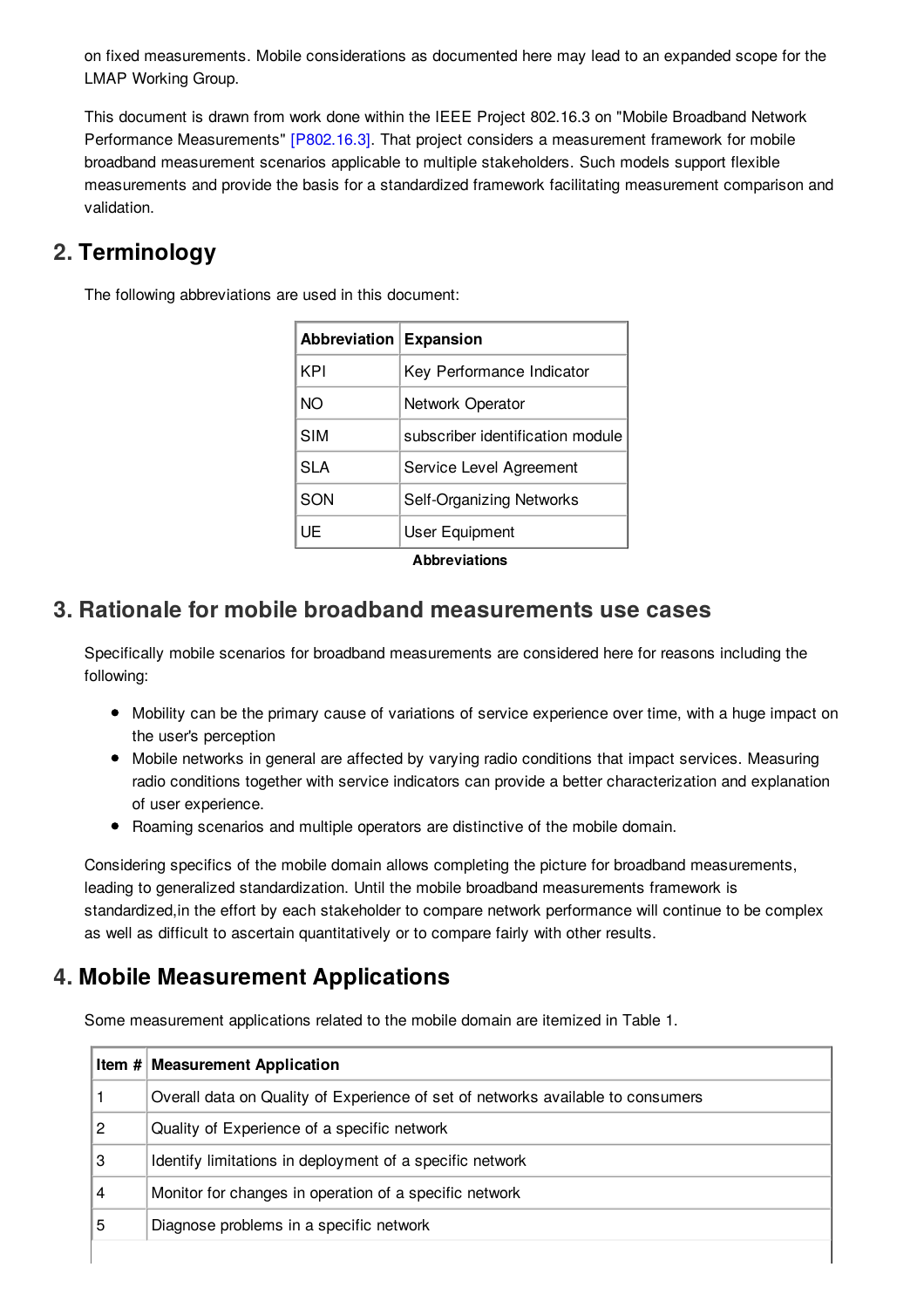|    | Item # Measurement Application                                                                 |
|----|------------------------------------------------------------------------------------------------|
| 6  | improve knowledge of system performance                                                        |
| 7  | lead the market toward more effective networks                                                 |
| 8  | encourage the redeployment of scarce spectrum using efficient technologies and implementations |
| 9  | compare measured performance data to simulated results                                         |
| 10 | assess theoretical models                                                                      |
| 11 | assess technology elements proposed during standards development                               |
| 12 | Service measurements geo-located                                                               |

#### **Table 1: Measurement Applications**

## <span id="page-3-0"></span>**[5.](#page-3-0) Use Cases**

Various use cases are summarized in Table 2 below, with cross reference measurement applications listed in Table 1 and to relevant stakeholders.

| Use case                                         | <b>Stakeholder</b>                     | <b>Measurement</b><br><b>Application</b> |
|--------------------------------------------------|----------------------------------------|------------------------------------------|
| POLICY CHECK                                     | Governmental policy maker              | 1                                        |
| <b>COMPETITION CHECK</b>                         | Governmental policy maker              | 1                                        |
| <b>STRATEGIC DIRECTION</b>                       | Governmental policy maker              | 1,12                                     |
| EFFICIENCY IMPROVEMENT                           | Governmental policy maker              | 1,12                                     |
| SERVICE CHECK                                    | User (individual or enterprise)        | 1,3,4,12                                 |
| <b>TRENDS</b>                                    | User (individual or enterprise)        | 1,12                                     |
| <b>COMPARISONS</b>                               | User (individual or enterprise)        | 2,12                                     |
| AUTONOUMOUS NETWORK PERFORMANCE<br><b>ACCESS</b> | Cellular tower operator                | 2,4,5                                    |
| AUTONOMOUS RADIO NETWORK ACCESS                  | Cellular tower operator                | 2, 5, 8                                  |
| <b>MOBILITY</b>                                  | Wireless carrier / Network<br>operator | 2,6                                      |
| SERVICE LEVEL AGREEMENT                          | Wireless carrier / Network<br>operator | 1,2                                      |
| <b>RESOURCE USAGE</b>                            | Wireless carrier / Network<br>operator | 2,5                                      |
| TEST OF NEW RELEASE INTRODUCTION                 | Wireless carrier / Network<br>operator | 2,5                                      |
| <b>CHECK MODELS</b>                              | Researcher                             | 1, 2, 6, 10                              |
| GET ACCESS TO REAL IN-FIELD DATA                 | Researcher                             | 1, 2, 6, 10                              |
| <b>METRICS AVAILABILITY</b>                      | Standards developer                    | 2,10                                     |
| <b>CHECK OF OPTIONS</b>                          | Standards developer                    | 2, 6, 11                                 |
| <b>UE CHARACTERIZATION</b>                       | User device vendor                     | 1,2                                      |
| APPLICATION CHARACTERIZATION                     | Application developer                  | 1,2                                      |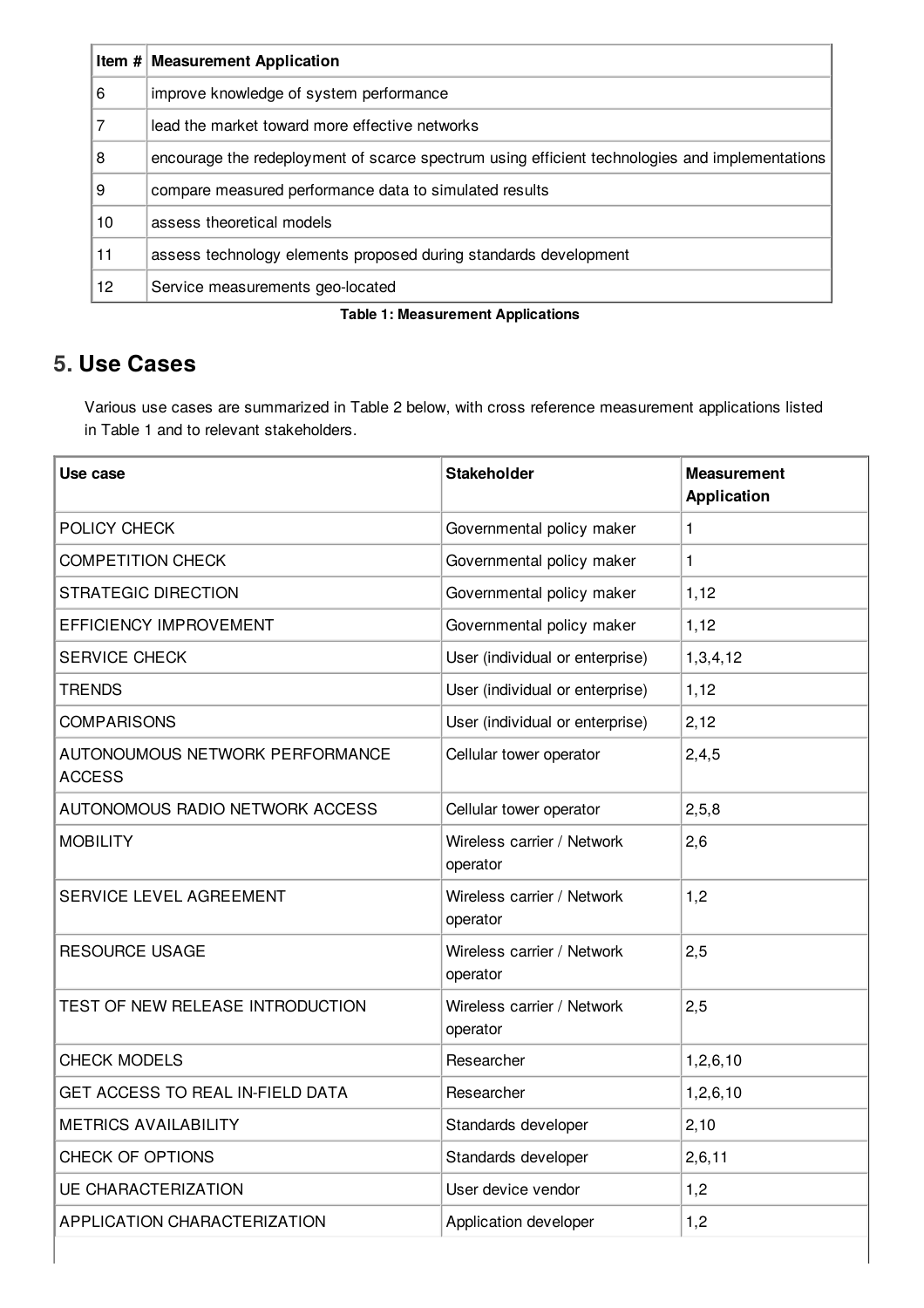| Use case                        | Stakeholder                                   | ∣Measurement<br>Application |
|---------------------------------|-----------------------------------------------|-----------------------------|
| MOBILE SERVICE CHARACTERIZATION | <b>Mobile Application Service</b><br>Provider | 1, 2, 8                     |

#### **Table 2: Use Cases and Measurement Applications per Stakeholder**

These use cases are detailed below.

## <span id="page-4-4"></span><span id="page-4-0"></span>**[6.](#page-4-0) [Stakeholder:](#page-4-4) User (individual or enterprise)**

Use cases for the "User (individual or enterprise)" stakeholder include the following:

## <span id="page-4-1"></span>**[6.1.](#page-4-1) Use Case: Use Case: SERVICE CHECK**

Individual or enterprise users are obviously interested in getting the best service from the mobile network and from the service provider. The performance measured using specific services can be compared by the stakeholders in relation to the measurement conditions (operator, radio interface, end service host, type of service, location, mobility, etc.). In some cases, the User is an enterprise supporting many individual end user devices over a long period of time, over a large geographic region (which may be limited to, for example, specific service routes). Standardized measurements could be enable agreement on an SLA between the enterprise and a mobile service provider.

Measurement applications that are useful for these purposes are overall data on quality of experience measured by UEs but also service measurements geo-located or correlated to time-of-day, time-of-week, etc. Even measurements of changes on a specific network behavior or on a specific service can be interesting and aid in identification of limitations on a specific network.

A simple example of network limitation could be the absence of connection continuity within a certain geographical location, so connections are dropped as soon as the UE moves into a region, possibly at predictable times.

## <span id="page-4-2"></span>**[6.2.](#page-4-2) Use Case: TRENDS**

Analyzing trends is a use case relevant for example to enterprise organizations that need to assure certain connection reliability over time to their associated or customers. Checking trends is also useful for profiling the customer access and identifying bottlenecks in the service or overload conditions.

An example of such a use case is an enterprise that has to size and maintain the network resources for customers accessing its network, for example for e-commerce or customer support, and desire to measure the service experience of mobile access over time, to identify bottleneck conditions.

Measurement application that can be used for such purposes are overall data on quality of experience measured by UEs but also service measurements geo-located. All these measurements have to be analyzed as trends over time correlating also with enterprise network conditions and host behavior.

## <span id="page-4-3"></span>**[6.3.](#page-4-3) Use Case: COMPARISON**

An enterprise or individual user could be interested in understand the relevance of a specific issue that it is experiencing, is comparison with other UEs (perhaps located in the same area) and accessing similar services. This could be used to check, for example, UE configuration for correct behavior. Measurements application useful for these purposes could be an enterprise or public (anonymous) repository of end-user measurements toward specific services, geo-located and providing the type of device as possible aggregation criteria for measurements. Comparison use cases are also relevant to inter-comparison of network operators in the enterprise's service areas.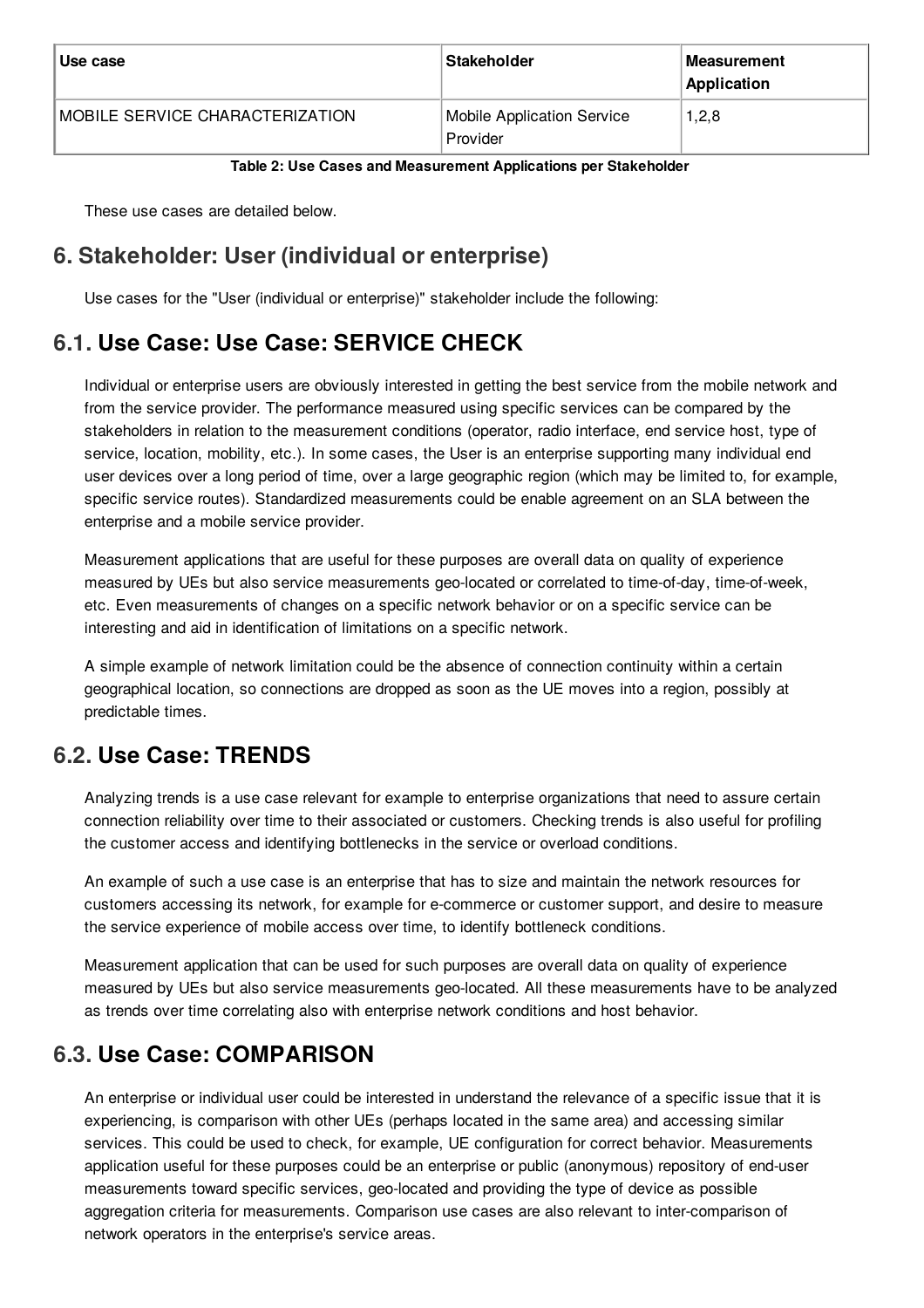## <span id="page-5-6"></span><span id="page-5-0"></span>**[7.](#page-5-0) [Stakeholder:](#page-5-6) Cellular tower operator**

Use cases for the "Cellular tower operator" stakeholder include the following:

#### <span id="page-5-1"></span>**[7.1.](#page-5-1) Use Case: AUTONOMOUS NETWORK PERFORMANCE ACCESS**

A network operator builds and develops new tower sites based significantly on customer demand; the operator has good access to data regarding such demand. The success of an access cellular tower operator, on the other hand, is dependent on building and developing new tower locations for use by multiple network operators, none of which may share operational information. Therefore, a cellular tower operator may seek access to a broad set of public mobile measurements, possible over a broad set of network operators, in order to inform tower development activities that will serve multiple network operators, ideally without expensive drive tests.

Measurement applications useful for these use cases could be the quality of experience of the specific network, the network diagnosis and the change of operation in the specific network.

## <span id="page-5-2"></span>**[7.2.](#page-5-2) Use Case: AUTONOMOUS RADIO NETWORK ACCESS**

A cellular tower operator is interested in getting the most from each site, checking the correctness of the configuration against the radio conditions and suggesting improvements to NO that operate the rest of the network. Getting autonomous access to the end-user experience correlated with radio conditions and cell identification helps the cell tower operator to be more proactive in suggesting network improvements. Measurements could be also used to suggest migration to other radio access technologies and otherwise upgrading the cellular site.

Measurement applications useful for these use cases could be the quality of experience of the specific network, the diagnosis of problems, and the encouragement of deployment of more efficient radio access technologies.

#### <span id="page-5-7"></span><span id="page-5-3"></span>**[8.](#page-5-3) [Stakeholder:](#page-5-7) Wireless carrier / Network operator**

Use cases for the "Wireless carrier/Network operator" include the following:

#### <span id="page-5-4"></span>**[8.1.](#page-5-4) Use Case: MOBILITY**

As usual in the mobile domain, it is necessary to characterize the broadband services during mobility events. Such characterization can be correlated to specific cells and/or specific services. The adoption of measurements at end user premises can be reused even for setting proper values for handover settings.

This scenario can be useful also for the so-called "Self-Organizing Networks" (SON), in which the network automatically sets its configuration. The availability of end user measurements related to mobility can be used to check the correctness of SON methodology.

Measurement applications are quality of experience of a specific network, correlated with radio conditions, location information, and device information. All these measurements have the consequence that the stakeholder can improve knowledge of its network performance, useful also to optimize and design better updates of the network.

Mobility characterization can be used even to characterize the radio access technology behavior during service lifetime. Such characterization could suggest improvements of the mobile network or additional features to support better mobility.

## <span id="page-5-5"></span>**[8.2.](#page-5-5) Use Case: SERVICE LEVEL AGREEMENT**

The existence of a Service Level Agreement is predicated on an understanding between the parties on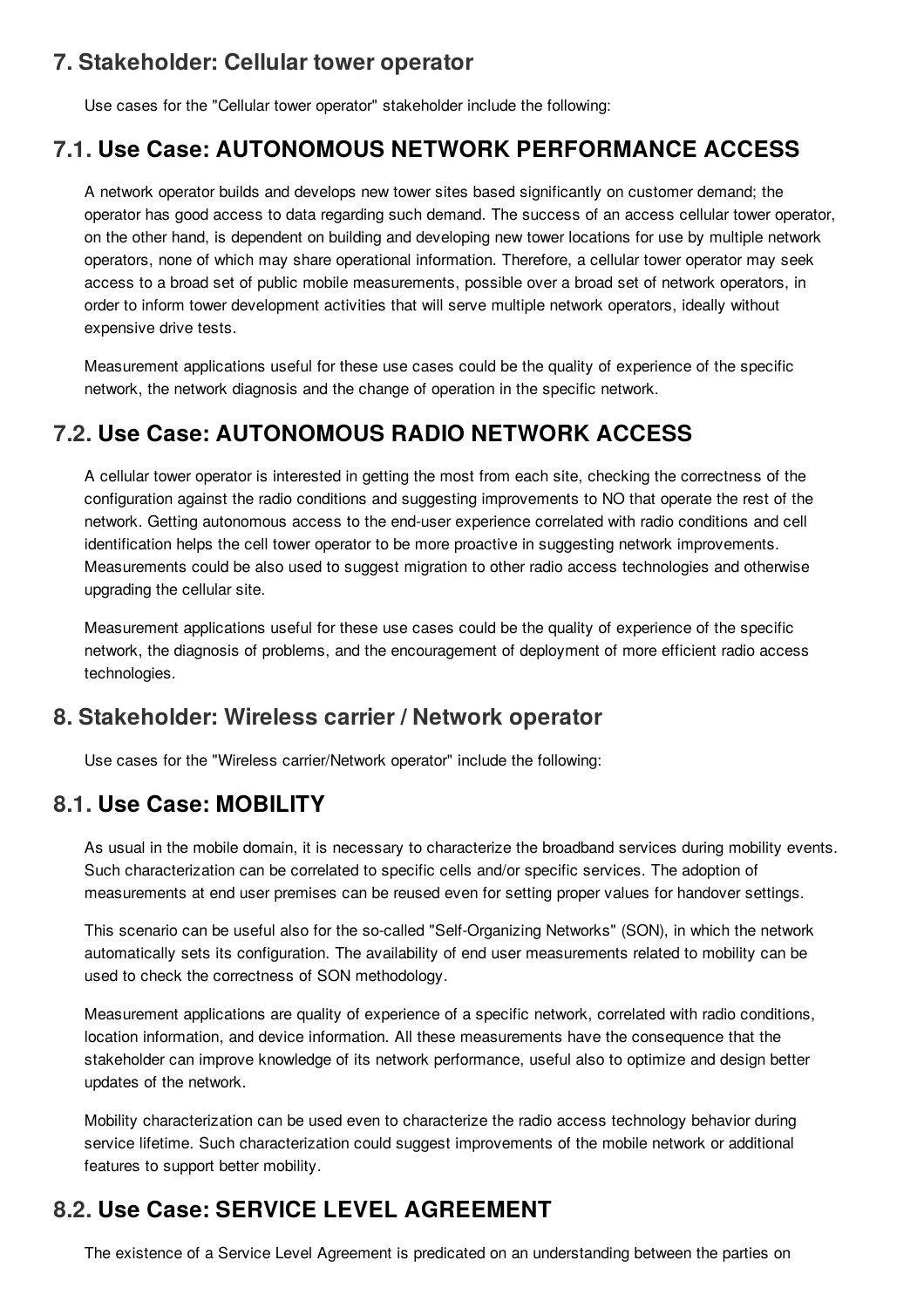accurate measurement methods. Currently, SLAs are rare in the mobile domain, partially because such an understanding is difficult to reach. Standardized measurements will help enable mobile SLAs.

Checking the Service Level Agreement is needed not only to be sure that the contract to customers is satisfied but also could be useful to check the performance of different NOs homogeneously. This could imply understanding limitations and trigger analysis to improve the core network or redesign radio deployment to make it more efficient or to move to new radio access technology.

Measurement applications include the quality of experience of a specific network and also overall data on quality of experience of set of networks available to customers.

#### <span id="page-6-0"></span>**[8.3.](#page-6-0) Use Case: RESOURCE USAGE**

Traffic and performance measurements are useful to optimize network parameter configuration, feeding optimization systems as in the Self-Organizing Networks. Even if this job is typically done at the network level, the availability of the UE perspective can help especially for network technologies that do not provide a complete reporting of the UE measurements. For example, spectrum allocation and configuration parameters can be modified according to the traffic and performance measurements provided by UEs, for example to avoid network overload and congestion and reduce loss of radio contact.

Measurement applications are the quality of experience of a specific network and diagnosis of problems in a specific network.

## <span id="page-6-1"></span>**[8.4.](#page-6-1) Use Case: TEST OF NEW NETWORK EQUIPMENT**

Measurements provided by an end-user can be used to characterize the performance changes following new network equipment.

Aggregated per cell and radio technology, such measurements can provide KPIs that can be used to compare the network performance before and after new release changes at the access network level, from the end user perspective.

Measurement applications are the quality of experience of a specific network and diagnosis of problems in a specific network.

#### <span id="page-6-6"></span><span id="page-6-2"></span>**[9.](#page-6-2) [Stakeholder:](#page-6-6) Researcher**

Use cases for the "Researcher" stakeholder include the following:

## <span id="page-6-3"></span>**[9.1.](#page-6-3) Use Case: CHECK MODELS**

A researcher can be interested in checking the correctness of some hypothesis or theoretical models, starting from in-field data. For example, the statistical model for service request arrival rate by customers can be checked against real conditions. Therefore, measurement applications useful for researchers can be quality of experience of a specific network or quality of experience on a set of networks available to the user. Other relevant applications include improving knowledge of system performance and checking the network behavior against theoretical models.

## <span id="page-6-4"></span>**[9.2.](#page-6-4) Use Case: GET ACCESS TO REAL IN-FIELD DATA**

Another possible use case is getting access to real data in order to achieve additional information useful for researchers, as for example test set or traffic profiles and consistency.

<span id="page-6-7"></span>Measurement applications useful for this use case are similar to the previous one.

## <span id="page-6-5"></span>**[10.](#page-6-5) [Stakeholder:](#page-6-7) Standards developer**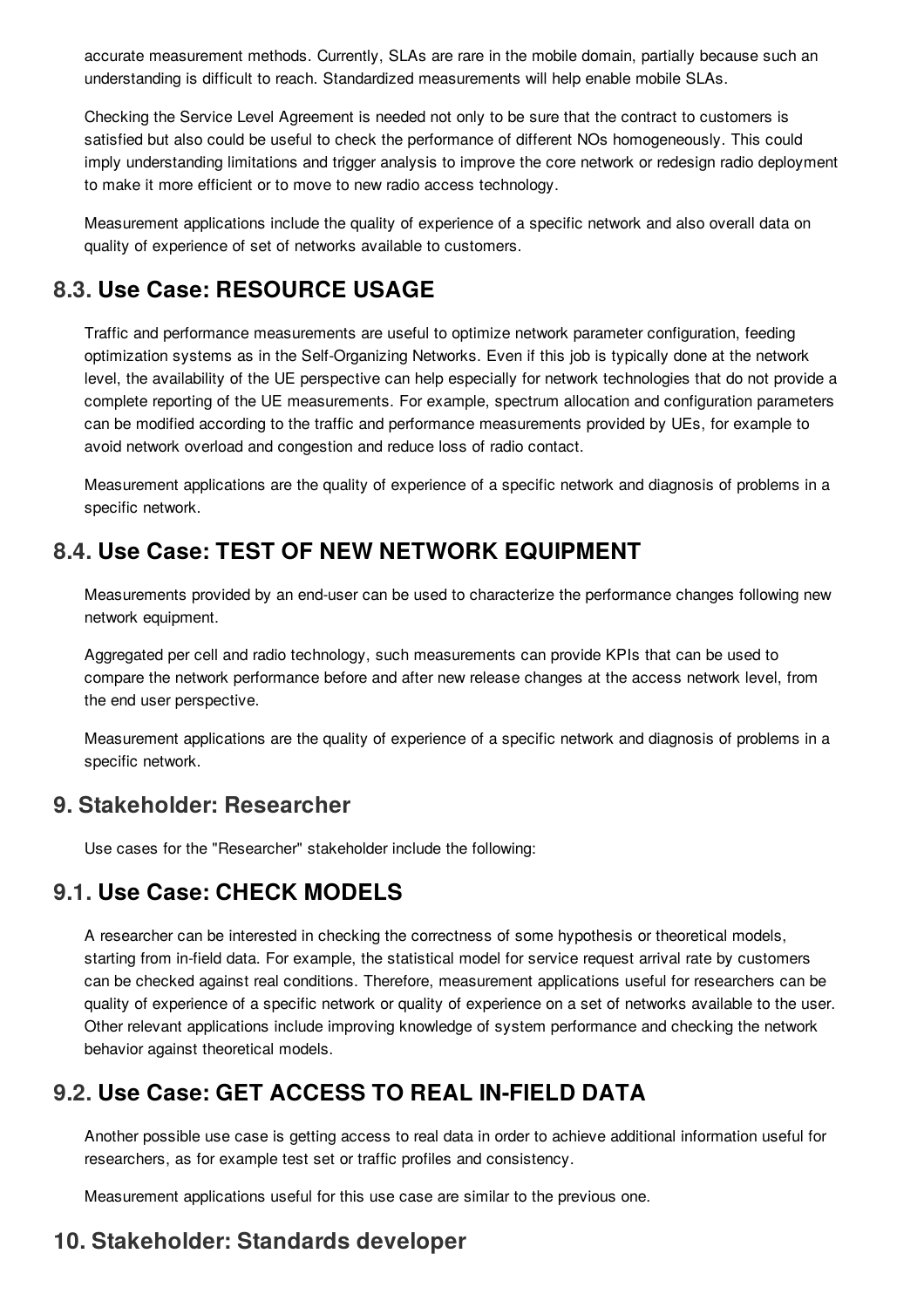Use cases for the "Standards developer" include the following:

#### <span id="page-7-0"></span>**[10.1.](#page-7-0) Use Case: METRICS AVAILABILITY**

End user measurements are useful to understand actual mobile performance and so make decisions on improved standards based on measured facts, as obtained in a standardized manner. For example, latency metrics available on specific radio access technology can support upgraded standards.

Measurement application useful for standards developer can be quality of experience of a specific network or comparing measured results with theoretical models.

#### <span id="page-7-1"></span>**[10.2.](#page-7-1) Use Case: CHECK OF OPTIONS**

Performance measurements allow comparison of expected results with current results, in order to validate technical choices. An example could be the adoption of specific codec for voice or the adoption of specific protocols for data services. Another example is the impact of security on performance, because authentication and ciphering techniques could affect overall performance.

Measurement applications include performance assessment, correlated to radio, location, and technology details. Other measurement applications include the assessment of technology elements proposed during the standard development.

#### <span id="page-7-6"></span><span id="page-7-2"></span>**[11.](#page-7-2) [Stakeholder:](#page-7-6) User device vendor**

Use cases for the "User device vendor" include the following:

#### <span id="page-7-3"></span>**[11.1.](#page-7-3) Use Case: UE CHARACTERIZATION**

User device manufacturers are generally interested in the range of possible network performance that their users may experience, particularly in correlation to factors such as device features. Such information informs the design decisions of the manufacturer, for example providing guidance as to which features will be most relevant to user experience.

User device manufacturers can be interested in the adoption of UE broadband measurements to characterize the interoperability of the device against real networks. The adoption of KPIs divided per user device is helpful for this type of characterization. In fact, different network settings can be the reason for a variable interoperability between the network and the UE.

So, measurement applications useful for user device vendors can be quality of experience of a specific network or quality of experience on a set of networks available to the user.

## <span id="page-7-7"></span><span id="page-7-4"></span>**[12.](#page-7-4) [Stakeholder:](#page-7-7) Application developer**

Use cases for the "Application developer" stakeholder include the following:

## <span id="page-7-5"></span>**[12.1.](#page-7-5) Use Case: APPLICATION CHARACTERIZATION**

Mobile application (app) developers are generally interested in the range of possible network performance that their users may experience. Such information informs the design decisions of the developers, for example providing guidance as to which app features will enhance, or detract from, user experience.

In case of mobile applications, it is important to characterize how well the app is performing through the network. This characterization can be also the trigger for app changes that minimize the drawbacks with the network interaction. It is possible for mobile application developers also to include monitoring callbacks that can be useful for passive measurements. Other use cases for app developer are a sort of usage profiling, understanding when and how much an app is used by customers. Timing the app's access to services from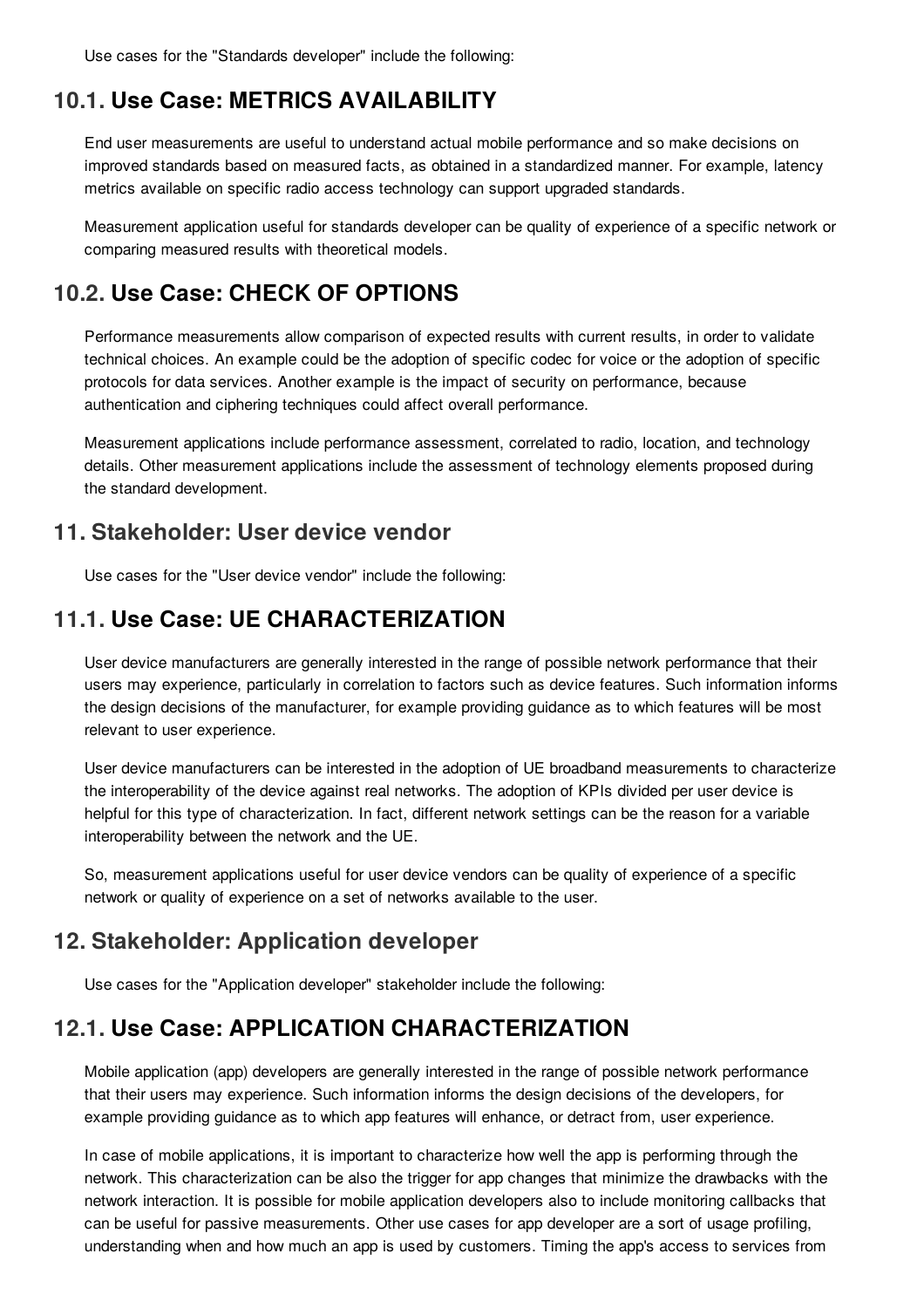the network is important, for example, to correlate usage drop by the user to poor quality of service experience.

Measurement application useful for app developer can be quality of experience of a specific network or quality of experience on a set of networks available to the user.

## <span id="page-8-6"></span><span id="page-8-0"></span>**[13.](#page-8-0) [Stakeholder:](#page-8-6) Application service provider**

Use cases for "Mobile application service provider" stakeholder include the following:

## <span id="page-8-1"></span>**[13.1.](#page-8-1) Use Case: MOBILE SERVICE CHARACTERIZATION**

Mobile application service providers are interested in mobile broadband measurement characterization, particularly correlating the measurements to the specific invoked application. In fact, the service accessed by mobile has to satisfy certain conditions not relevant to services accessed from fixed networks. Assessment is possible by measuring the volume of mobile application transactions and also by correlating such usage with the actual performance level. A consequence of such analysis could be encouragement of users to adopt specific radio technologies with some critical mobile apps.

In case of networks that do not support the bandwidth needed for a specific application, it may be useful to trigger modifications either in the application itself or in the network. The trade-off decision can be driven even by end user measurements.

Measurement application useful for the app developer can be quality of experience of a specific network or quality of experience on a set of networks available to the user. Measurements can be used to encourage the network operator to adopt more efficient radio technologies to support services that could be limited by network efficiency so far.

## <span id="page-8-7"></span><span id="page-8-2"></span>**[14.](#page-8-2) Stakeholder: [Governmental](#page-8-7) policy maker**

The Governmental policy maker stakeholder includes several use cases:

## <span id="page-8-3"></span>**[14.1.](#page-8-3) Use Case: POLICY CHECK**

In order to check the behavior of network players against current policies, the behavior of networks must be measured from an end-user perspective. So, as an example, if current policies require that emergency calls be supported by all network operators even when the UE is SIM-less or belonging to a different operator, then measurements are required to check the compliance against this requirement.

Measurement application that can be useful for this use case are overall data on quality of experience measured by UEs across different networks. It is important to characterize the measurements with dimensions that support the policy check under test. As in the previous example, it is necessary to associate the measurements to the home network users, roamers, and SIM-less UEs.

## <span id="page-8-4"></span>**[14.2.](#page-8-4) Use Case: COMPETITION CHECK**

Governmental policy makers could encourage competition between NOs. In case of resources shared by different actors (e.g. shared sites, shared network entities, radio spectrum, etc.) it could be relevant to measure current behavior for different NOs. An example could be the support of legacy services that the governmental policy maker requires be maintained (e.g. technically obsolete radio technologies to be maintained for a certain period of time with specific level of service).

In this use case the overall data on quality of experience could be measured by UEs across different networks.

## <span id="page-8-5"></span>**[14.3.](#page-8-5) Use Case: STRATEGIC DIRECTION and EFFICIENCY IMPROVEMENT**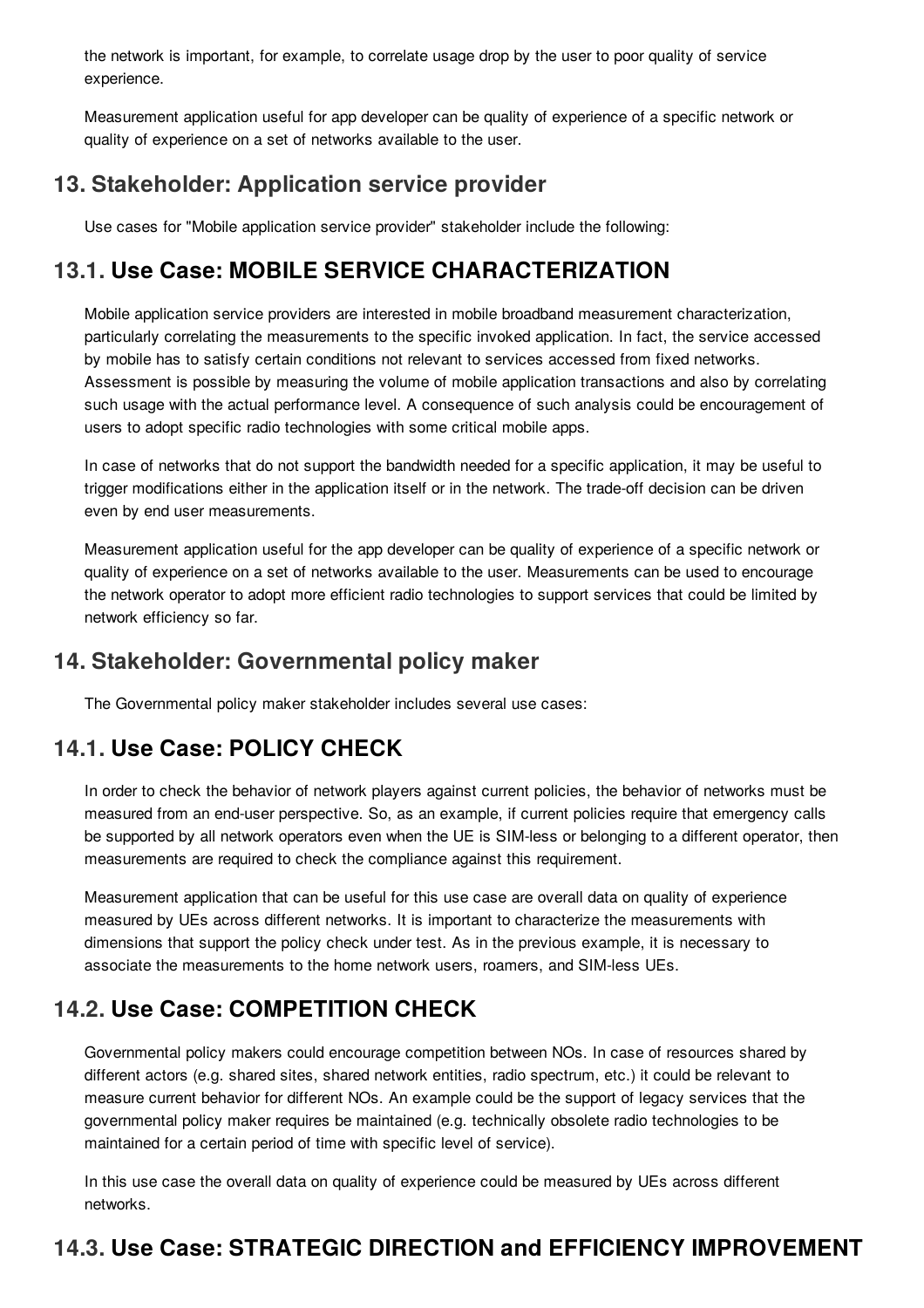Governmental policy makers could encourage the adoption of technologies with a strategic plan, for example to achieve a better environmental sustainability. Measurements with this perspective can be related for example to battery usage per services, spectrum needs, or specific geographical areas. For example, it could be specified that some specific geographical region will support at least a certain number of concurrent calls per location area. So, admission control and network allocated resources have to deal with these requirements.

Another example relates to technological evolution, such as measuring the amount of traffic for specific services encouraging the deployment of new technologies to support better usage of scarce spectrum, for example with a better spectral efficiency or operation with reduced radio signal power. In general, users may be hesitant to convert to new UE technology due to cost without unbiased reassurance of the technical benefits to the individual users of making the transition; unbiased measurements may thereby encourage individual equipment upgrades that would contribute toward a more efficient network operation.

Measurement application for these use cases include the overall data on quality of experience measured by UEs and also service measurements geo-located or correlated to radio conditions, even associated to other UE parameters (e.g. type of device, radio access technology, battery consumption,radio signal strength).

#### <span id="page-9-8"></span><span id="page-9-0"></span>**[15.](#page-9-0) [Acknowledgements](#page-9-8)**

The authors acknowledge the participants in the IEEE 802.16 Working Group on Broadband Wireless Access and in IEEE 802.16's Project 802.16.3 on Mobile Broadband Network Performance Measurements.

#### <span id="page-9-9"></span><span id="page-9-1"></span>**[16.](#page-9-1) IANA [Considerations](#page-9-9)**

<span id="page-9-10"></span>This memo includes no request to IANA.

#### <span id="page-9-2"></span>**[17.](#page-9-2) Security [Considerations](#page-9-10)**

Candidate Control and Report protocols are required to meet security requirements identified in [\[I-D.ietf-lmap](#page-9-11)framework] .

#### <span id="page-9-3"></span>**[18.](#page-9-3) References**

#### <span id="page-9-4"></span>**[18.1.](#page-9-4) Normative References**

<span id="page-9-11"></span>**[I-D.ietf-lmap-framework]** Eardley, P., Morton, A., Bagnulo, M., Burbridge, T., Aitken, P. and A. Akhter, "A framework for Large-Scale [Measurement](http://tools.ietf.org/html/draft-ietf-lmap-framework-11) of Broadband Performance (LMAP)", Internet-Draft draft-ietf-lmap-framework-11, February 2015.

#### <span id="page-9-5"></span>**[18.2.](#page-9-5) Informative References**

<span id="page-9-7"></span>**[P802.16.3]** IEEE 802.16 Working Group on Broadband Wireless Access, A. Bovo (editor), "IEEE 802.16.3 Architecture and Requirements for Mobile Broadband Network Performance [Measurements",](https://mentor.ieee.org/802.16/dcn/14/16-14-0078-00.docx) Oct 2014.

#### <span id="page-9-6"></span>**Authors' [Addresses](#page-9-6)**

**Antonio Bovo** independent Italy EMail: [Antonio](mailto:Antonio Bovo ) Bovo

**Roger Marks** EthAirNet Associates